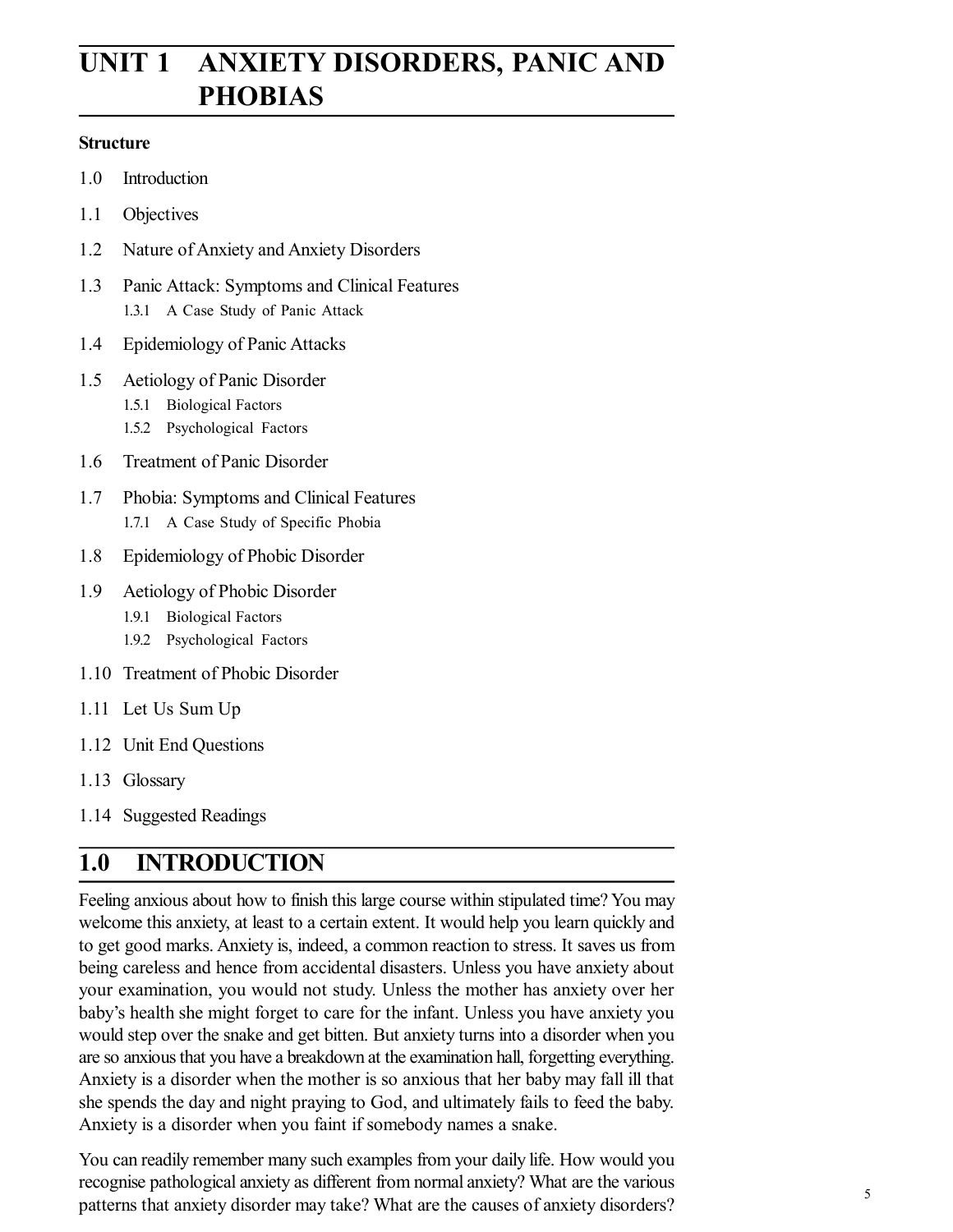How should you deal with it? In this Unit, and also in the following Units you would learn about some such anxiety disorders.

Anxiety disorder is a group of disorders each of which need special attention and understanding. You know that in classifying disorders, we usually follow either the Diagnostic and statistical Manual, Version IV TR (DSM IV TR) or International Classification of Diseases, Version 10 (ICD 10). According to DSM IV TR, the primary types of Anxiety disorders include:

- Panic disorder with or without agoraphobia
- Phobic disorders of the specific or social type
- Generalised anxiety disorder
- Obsessive compulsive disorder
- Post traumatic stress disorder

However in this unit, we would focus on two specific anxiety disorders in detail: Panic Disorders and Phobias. You would also read case studies exemplifying the typical symptoms. The names in all case studies are fictitious and all important identifying information has been changed to maintain anonymity of the persons.

## **1.1 OBJECTIVES**

After you complete this unit, you will be able to:

- Define and explain anxiety and fear;
- Distinguish between normal and pathological anxiety;
- Describe the nature of anxiety disorders;
- Elucudate the symptoms of Panic disorder;
- Discuss the aetiology of Panic disorder;
- Elucidate the treatment of Panic disorder;
- Analyse Panic disorder from real life;
- Describe the symptoms of Phobic disorder;
- Explain the types of Phobic disorders;
- Discuss the aetiology of Phobic disorder; and
- Elucidate the treatment of Phobic disorder.

## **1.2 NATURE OF ANXIETY AND ANXIETY DISORDERS**

Anxiety Disorder is a blanket term that covers a number of disorders. In this context, you must be aware of the difference between fear and anxiety. Fear is a basic emotion of human beings. It is associated with the perception of a real threatening situation and involves the 'fight or flight' response activated by the sympathetic nervous system. If a thug attacks you in the street, you would feel intense fear. Then, you would either run for dear life, or hit him back. Thus fear involves cognition of the threatening object, subjective cognition of being in danger, physiological components like increased heart rate, and behavioural components like running or hitting.

Anxiety also involves subjective perception of threat, physiological changes and some kind of behavioural reaction. But unlike fear, it has no immediate threat. If you cannot go out of your home because you are always apprehending an attack from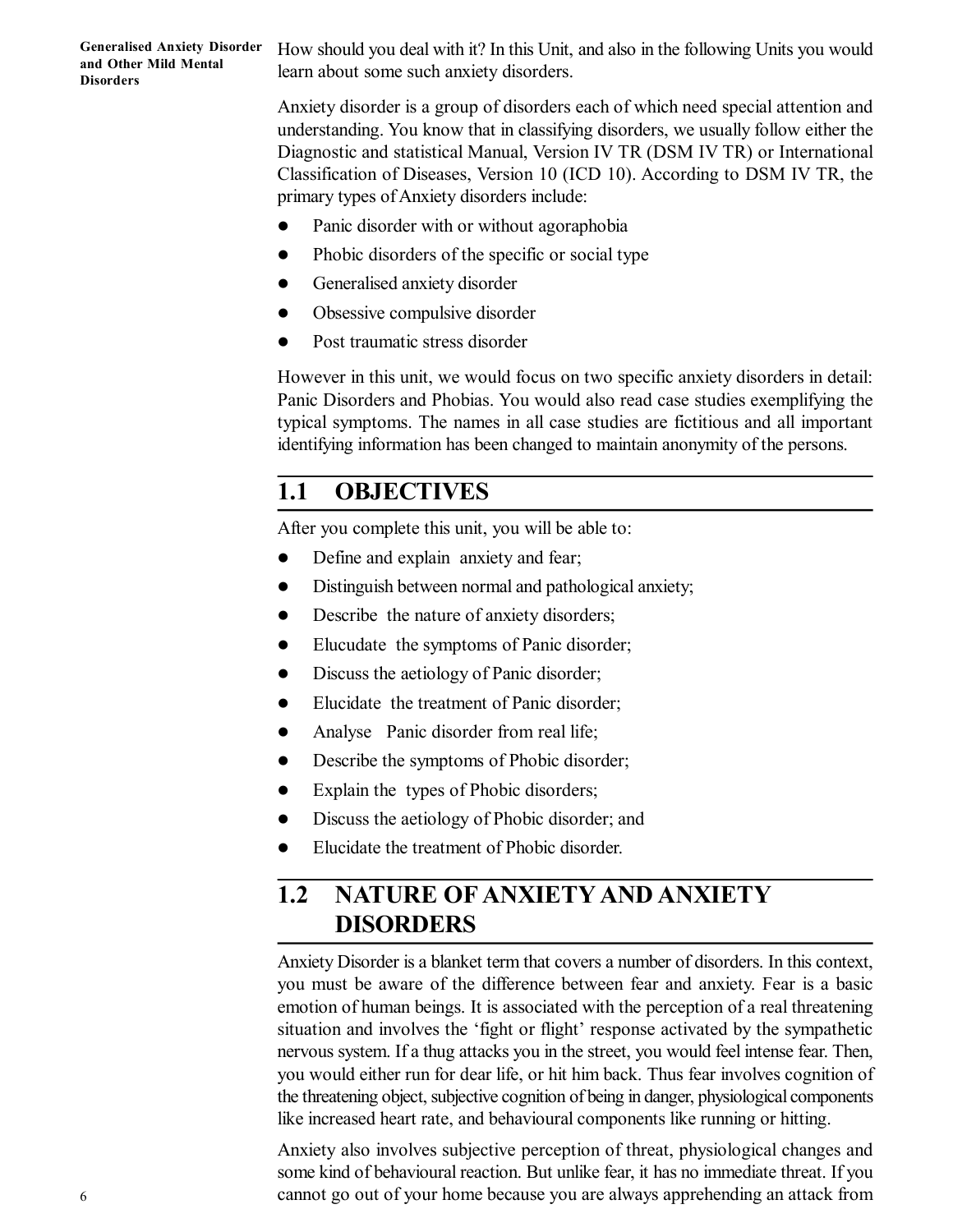a hoodlum, it is anxiety. You are projecting the threatening situation in future and reacting to it as if it is imminent.

You may note that anxiety serves a kind of adaptive function as well, because it prepares a person for fight or flight if the danger really comes. But if the person avoids the very situation that in her perception may cause the danger, and if such imagined situations are unrealistic, then the effect becomes debilitating. Thus you may distinguish between adaptive anxiety and pathological anxiety by assessing the realistic probability of the occurrence of the object of anxiety and by assessing how dysfunctional it makes the person.

Before you go into learning the specific symptoms of each, you should know the common characteristics of anxiety disorders.

Cognition or subjective perception of danger which may be accompanied by vivid and occasionally morbid images of the difficulties encountered.

Physiological responses through activation of sympathetic nervous system. Usually it includes increased heart rate, trembling, breathing discomfort, dilated pupils, nausea etc.

On the behavioural level, there is usually a tendency to avoid the dreaded situation. However, in some cases, as in Obsessive compulsive disorder and some instances of Post traumatic Stress disorder, repetitive behaviour is also observed.

In this Unit, you would learn specifically about **Panic attacks and Phobias**.

# **Self Assessment Questions** 1) What are the primary types of anxiety according to DSM IV TR? ..................................................................................................................... ..................................................................................................................... ..................................................................................................................... 2) State *True* or *False* beside each statement a) Fear is imaginary; anxiety is response to a really possible event ( b) Real and pathological anxiety can be distinguished in terms of degree of dysfunction  $($ ). c) Sympathetic nervous system is activated during anxiety ( ).

## **1.3 PANIC ATTACK: SYMPTOMS AND CLINICAL FEATURES**

Have you ever encountered any situation where a person has all on a sudden started behaving as if under severe stress? She sweats, almost faints and complains that she cannot breathe. People around may start thinking that she has a heart attack, but after some time she recovers and gradually becomes normal. While this may be an actual transient cardiac problem, it can also be a panic attack.

Panic attack is an episode of intense fear or apprehension with a sudden onset. Such symptoms develop abruptly and usually reach its peak within 10 - 15 minutes. During such attack the victim becomes completely overpowered by the symptoms, many of which are physiological in nature.

Panic attacks are characterised by their unexpectedness. The DSM IV TR mandates that a person would be diagnosed as suffering from panic disorder if she had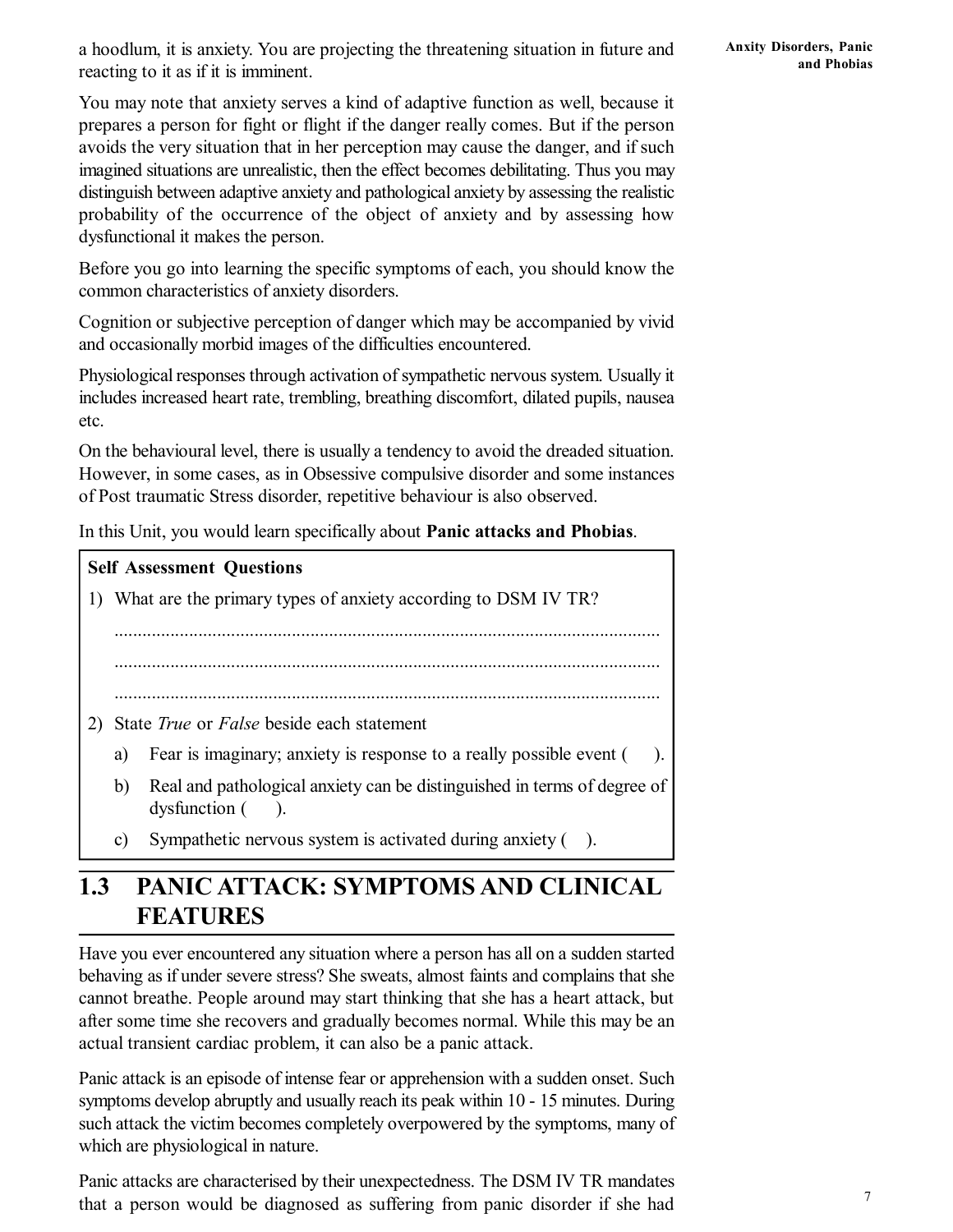experienced recurrent unexpected attacks and is persistently concerned with having another attack. This condition must go on for at least one month. Also, the person must have at least four of the following thirteen symptoms during the attack:

- Palpitation or pounding heart
- Sweating
- Trembling or shaking
- Sensation of shortness of breath or being smothered
- Feeling of choking
- Chest pain or discomfort
- Nausea or abdominal distress
- Feeling dizzy, lightheaded or faint
- Derealisation or depersonalisation
- Fear of losing control or going crazy
- Fear of dying
- Paresthesias
- Chill or hot flushes.

The typical clinical description of panic attack is featured by intense terror, at times in the form of fear of dying or going crazy. Nervousness, shaking and stress are common. The person seems to have no control on oneself. Sometimes one feels like the beginning of a heart attack, as difficulty in breathing (as if one is not getting enough air), palpitation, hyperventilation, rapid heart bits, chest pain and choking sensation along with profuse sweating predominate. Often there is a dizziness, lightheadedness, nausea and fainting. One feels dissociated from reality – one almost seems to be detached from the immediate surroundings and drawn in a whirlpool of odd sensations. Occasionally there are hot flashes or sudden chills, burning sensation in facial and neck area, tingling in fingers and toes (paresthesia). Difficulty in vision is also observed in the form of flashing vision and tunnel vision (loss of peripheral vision). The most prominent underlying characteristic is of being out of control in all respects.

The reactions are usually those associated with activation of sympathetic nervous system. You must know that panic attack is not dangerous, but it can be truly frightening. There are numerous cases when the patient has been admitted for emergency cardiac care, particularly because the symptoms are mostly physiological and mimics cardiac symptoms.

You need to be acquainted with the word 'Agoraphobia' in the context of panic attack. The word Agoraphobia derives from the Greek word 'agora' which means public places or assembly of people. Panic attacks can be with or without agoraphobia. Typically, panic attacks with agoraphobia seem to be precipitated by attending a cinema hall, a shopping mall, a cue for tickets, tunnels, trains and aircrafts or so on, where a large number of people congregate and escape in case of a panic attack may be difficult.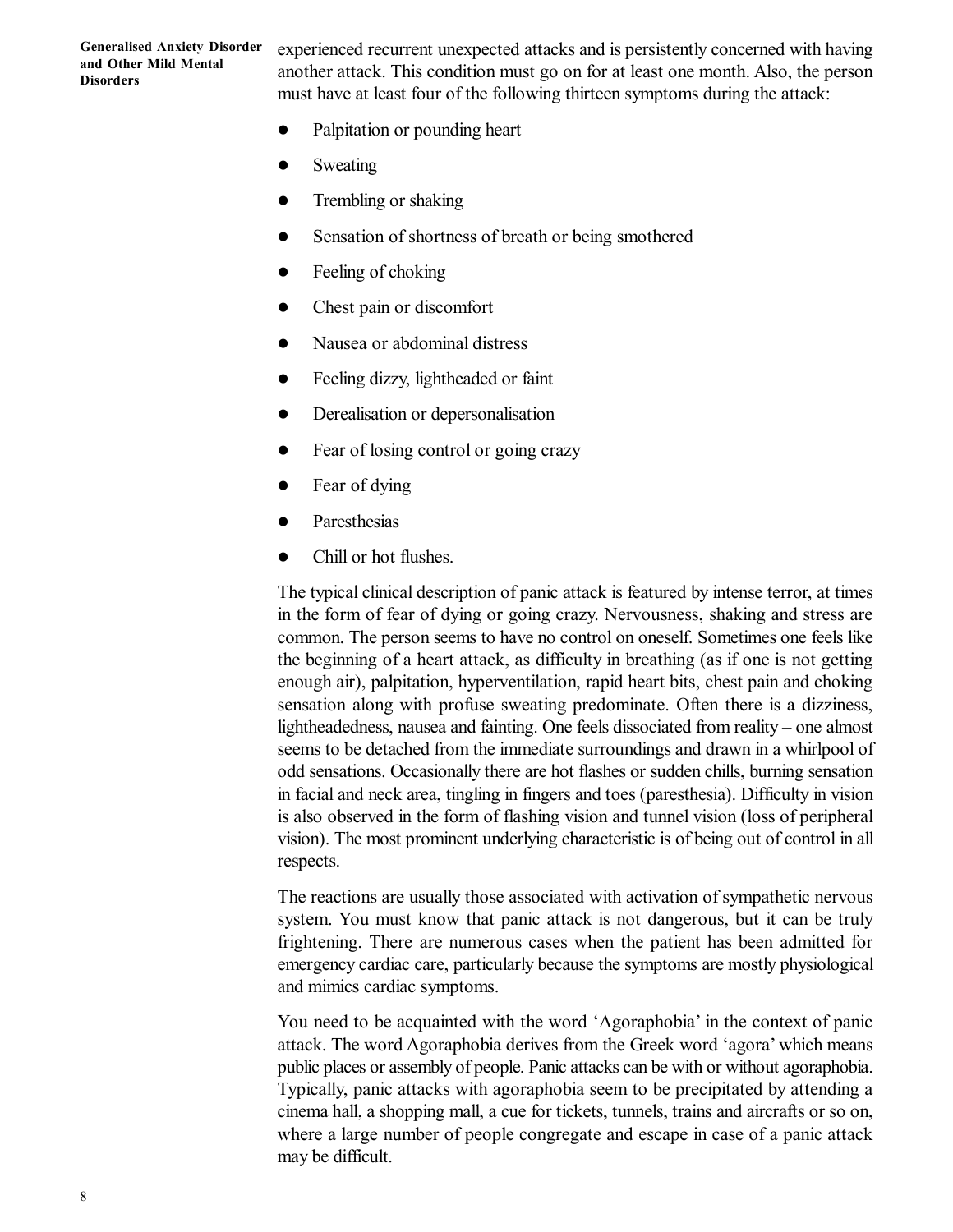

**1.3.1 A Case Study of Panic Attack**

Maya is a young lady studying at the University. She comes from a middle class family living in a suburban place. Maya is somewhat introvert, apparently cool and rational, and determined to finish her education. She regularly takes the underground Metro rail to come to the University. One day while waiting for the train, she had some kind of physical discomfort. However, she ignored it and boarded the train. The train was moderately crowded and she did not get a seat. She stood in front of the seat reserved for ladies. A few minutes later, she felt choked and nauseated, started sweating profusely and her discomfort was so strong that she asked the elderly lady sitting in front of her for help. This lady immediately offered her a seat and asked her what her problem was. By that time, Maya was trembling and had started crying. "I am going to die" – she cried. Other passengers came forward to help, gave her water to drink, and at the next station they took Maya out of the train and contacted the authority. Maya was taken to a hospital and her father was informed. By the time her father arrived, Maya had been feeling much better. The doctors had found a rapid pulse rate, but did not get anything indicating cardiac problem. Maya had retrospectively reported extreme fear of being choked to death, especially as she was in an underground train and could not jump out and run for the sunlight up on the streets.

Initially, everybody thought that this was just a stray episode. But it so happened that the experience left Maya extremely fearful of travel by underground train. She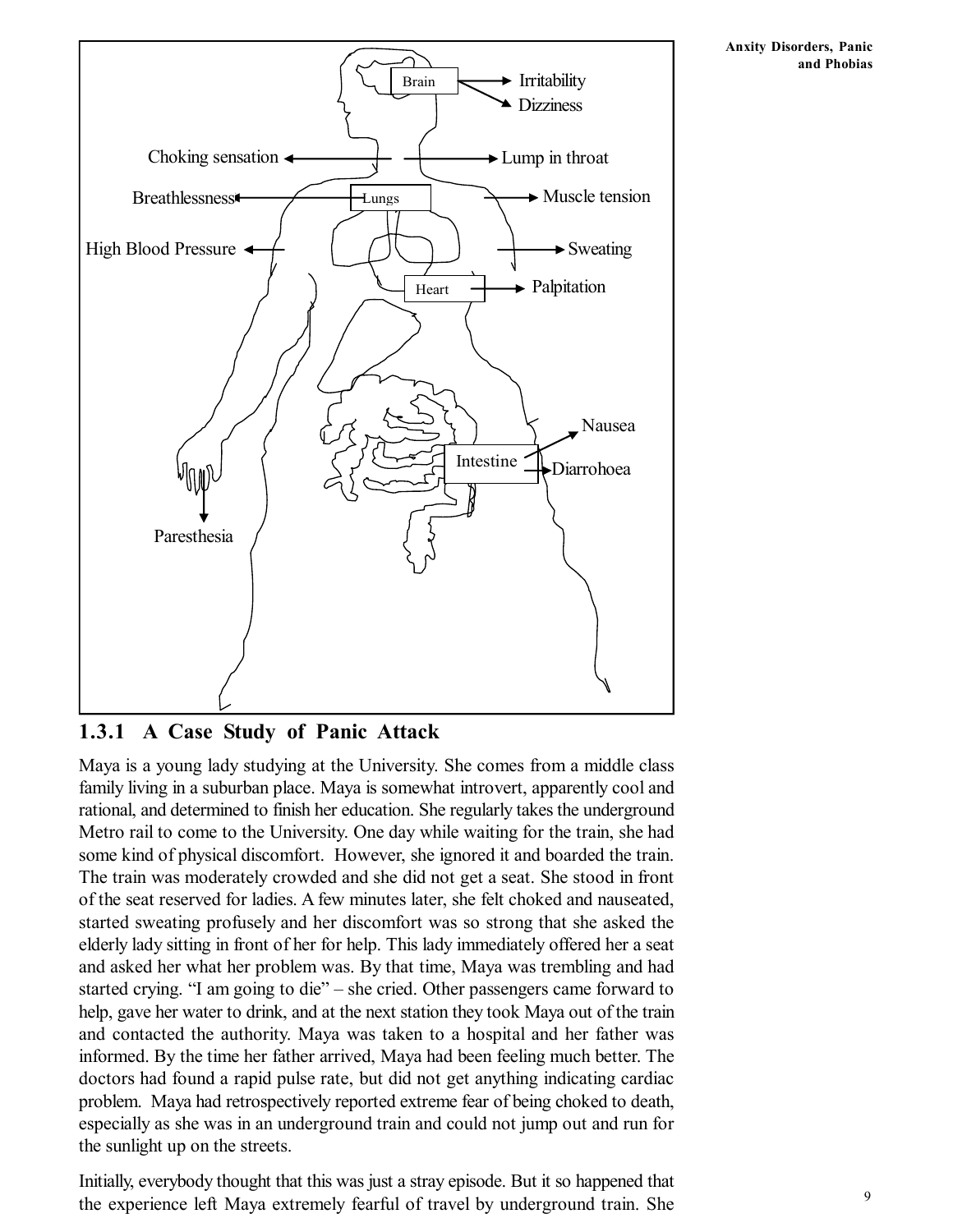understands that this is irrational, but cannot face traveling by underground train again. She cannot even take crowded buses. Now she takes auto rickshaws for her travel. She has to change vehicles a number of times to reach the University in time. Often she insists that her father accompany her. Her confidence has lowered considerably. She has been diagnosed of panic attack with agoraphobia.

## **1.4 EPIDEMIOLOGY OF PANIC ATTACKS**

How prevalent is panic disorder? Estimations of prevalence of panic disorder and panic attacks at some point of life ranges between 3% to 5% of the population. It is usually more common in women, and the age of onset is usually between 15 and 24. You need to be sensitive to the fact that this gender difference may be attributed to cultural factors, as unrealistic fear is tolerated more in women, but men need to keep up a brave face. Thus, in different cultures with different gender role prescriptions, the male female ratio may change.

## **1.5 AETIOLOGY OF PANIC DISORDER**

You must be curious to know what causes panic disorder. The aetilogy of panic disorder may be divided in biological and psychosocial factors. The biological factors include genetic factors and biochemical abnormalities in the brain. The psychosocial factors are more concerned with understanding the changes in the individual's perception which triggers panic attacks. They include learning factors and a number of cognitive variables that may trigger or maintain panic attacks. In this section you will learn about these factors in some detail.

### **1.5.1 Biological Factors**

- 1) **Genetic factors:** Family and twin studies indicate that panic disorder runs in families. Identical twins seem to have greater possibilities of panic disorder, while concordance is less in fraternal twins. The specific genes responsible for panic disorder are yet to be discovered. However, there seems some evidence that panic disorder and phobia may have some genetic commonness.
- 2) **Brain and biochemical abnormalities:** Attempts have been made to associate panic attacks with biochemical characteristics of the brain. It has been observed that exposure to certain biochemicals generate panic attack in those who are already suffering from panic disorder, while this may not have any impact on others. Thus there has been a suggestion that there might be definite neurobiological differences between the normal persons and those with panic disorder. Some of such substances which may be considered panic provocation agents are sodium lactate, carbon dioxide, caffeine etc.

However, the brain mechanisms associated with the action of these substances are not identical and there have been suggestions that *no single neurobiological mechanism* may be held responsible for all types of panic attacks.

Some of the brain mechanisms implicated in panic attack are the increases activity in the *hippocampus and locus coeruleus*, which are responsible for monitoring external and internal stimuli and moderates brain's reactions to them. The *amygdal*a is critically important in fear reaction, and is involved in the 'fear network' of the brain. Abnormal sensitivity in this region may cause repeated anxiety attacks. Increased noradrenergic activity simulates cardiac problem by enhancing heart rate and breathing problems. It has also been suggested that people with panic disorder may have abnormalities in their benzodiazepine receptors which help in anxiety reduction. The role of GABA neurotransmitter may be important in this respect.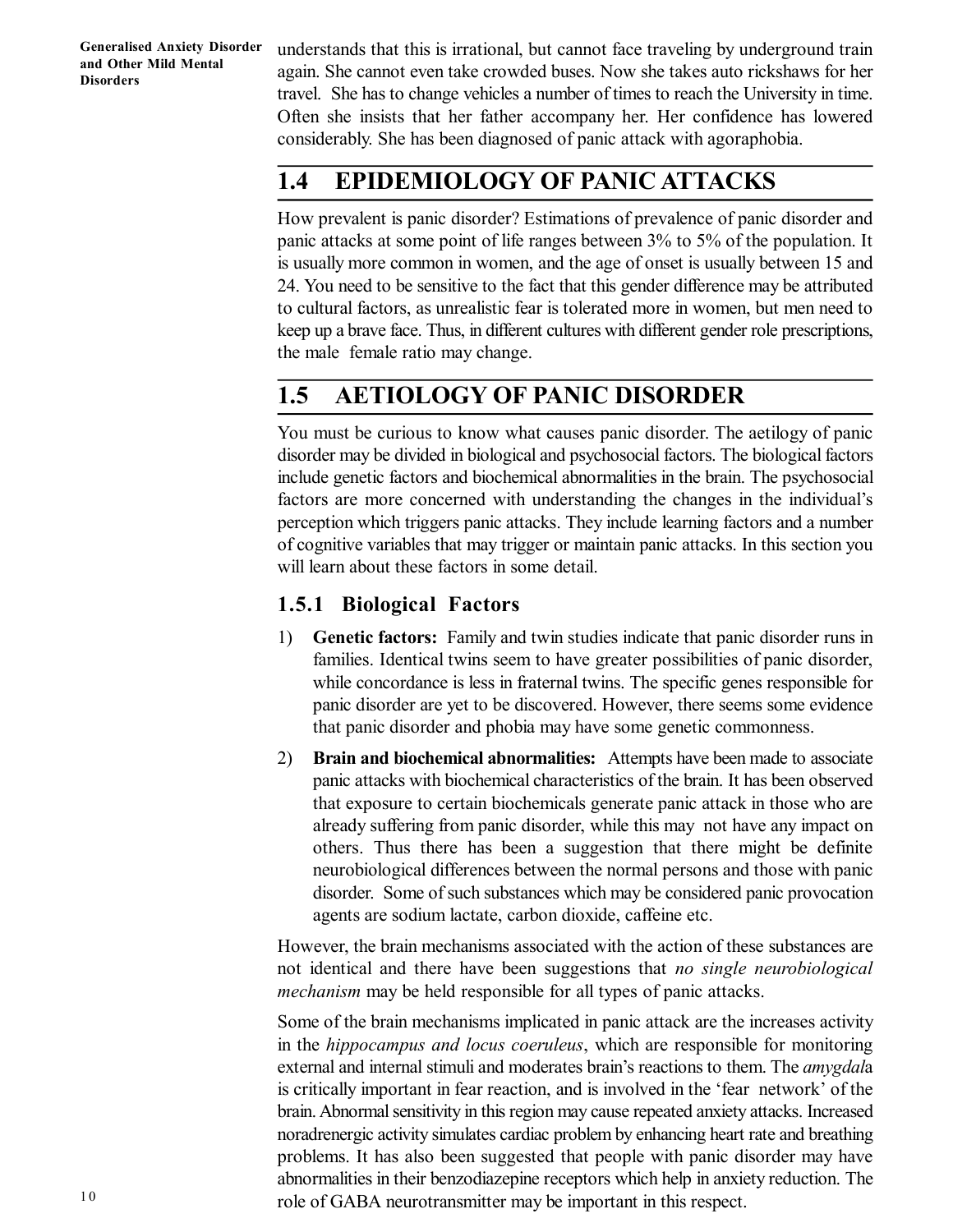### **1.5.2 Psychological Factors**

1) **Learning factor:** The learning theorists have tried to explain panic attacks as learnt phenomena – specifically as responses to conditioned stimuli. You already know how conditioning occurs and how apparently neutral stimulus may acquire a significance to elicit some response. Take the case of Maya as an instance. The panic attack happened for her for the first time in the underground train. Subsequently the situation of the train becomes the conditioned stimulus, and Maya is afraid that the next panic attack may also occur in the crowded vehicle. Thus the initial learning is reinforced and increases in vigour by reinforcements in cyclic pattern. This explanation is also known as 'fear of fear'.

Sometimes, an internal stimulus may act as the trigger to panic attack. For example, an increased heart rate may be so associated with panic attack experiences that if heart rate increases for any reason, panic attack starts. Thus oversensitivity to internal stimuli can also be a cause of panic disorder.

2) **Cognitive factors:** The cognitive approach to panic attack focuses on the interpretation of bodily sensations and external cues that may trigger the attack. While the learning approach highlights the oversensitivity to bodily cues, the cognitive approach further affirms that a catastrophic meaning may be assigned to the bodily sensation. For example the racing of the heart may be attributed to a serious malfunctioning of the cardiac system, rather than to the medicine one has taken. If the person is not aware of this catastrophic thought, it may fall within the arena of 'automatic thoughts' that non-consciously result in the attack. You may note that the role of interpretation is crucial here. This has been highlighted by experiments where the heart rate has been increased in panic disorder patients by using drugs. If the person knows about the possible effects of the drug, panic attack does not take place or occurs to a much milder degree.

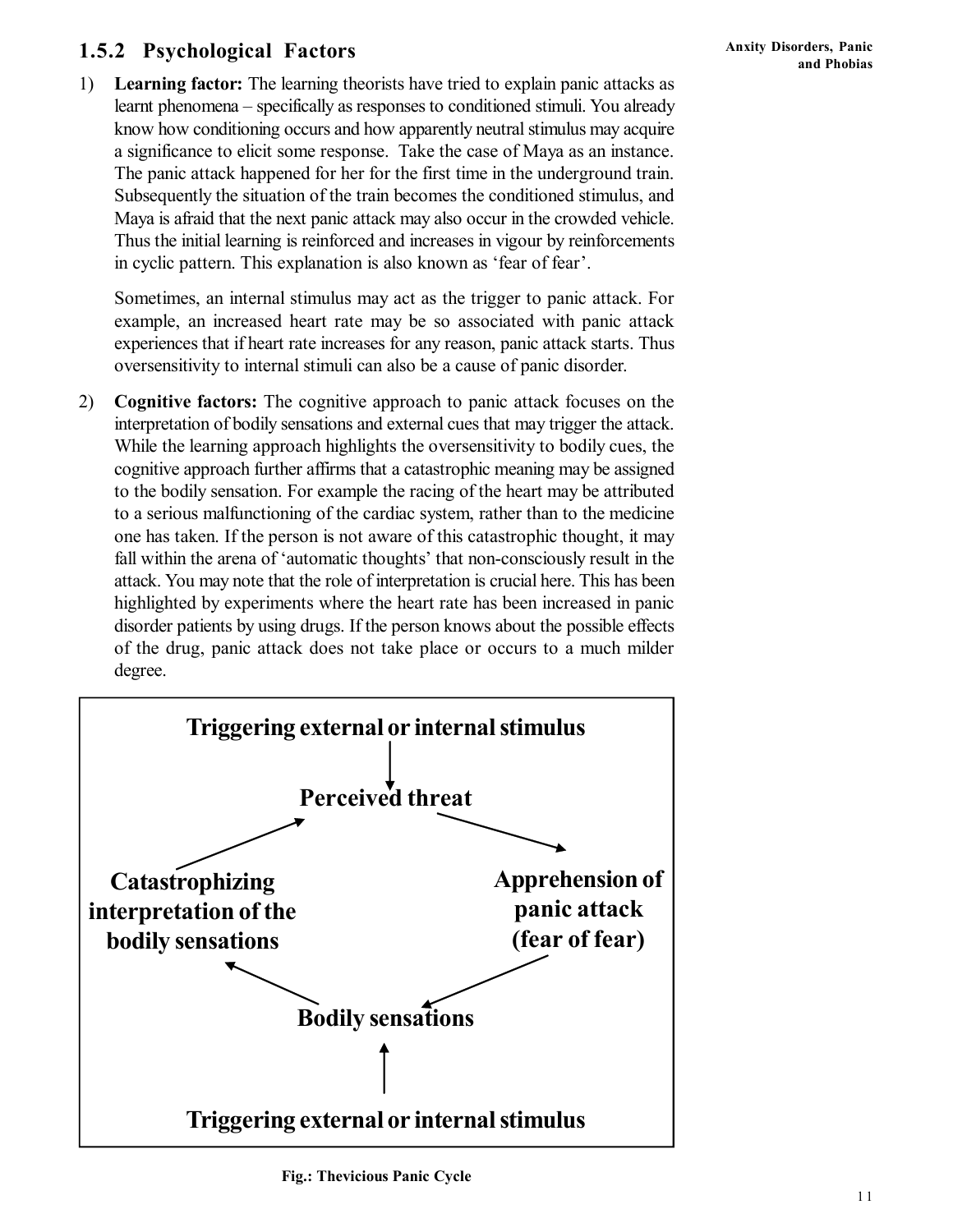Panic disorder patients are also known to demonstrate cognitive bias toward certain experiences and symbols. For example they may be more prone to words like 'fainting' or 'shortness of breath'. There is however controversy as to whether these biases have been generated after repeated panic attacks or were already present before the first attack.

However, there seems to be accumulating evidence that a special kind of cognitive orientation is present in some people, which make them more amenable to consider certain stimuli as triggers of panic attack more quickly than others.

## **1.6 TREATMENT OF PANIC DISORDER**

How would you deal with panic disorder? Panic disorder may be treated by pharmacology or psychotherapy, or a combination of both. Tranquilizers from the Benzodiazepine group of drugs (alprazolam or clonazepam) are often used to handle panic attacks. These however, have the side effect of being addictive. Antidepressants like Tricyclics and SSRIs (Selective Serotonin Reuptake Inhibitors (SSRIs) have also been used with efficacy to deal with panic attacks.

While these drugs, particularly SSRIs do not have the immediate calming effect like the Benzodiazepine group of drugs, these are relatively free from addiction and have better result in long term treatment. Although extrapyramidal effects like dryness of mouth may be occasional side effects, these are better tolerated by most people also.

Psychotherapy is also useful in dealing with panic disorder. You can teach relaxation techniques and breathing exercises to the patient for self management. These techniques include gradually relaxing the muscles of your body, progressively from one extremity to another, and also controlling breathing so that the internal cues of fear are regulated and under control.

Besides you can also employ the Cognitive technique to identify the erroneous automatic thoughts and review them in the light of reality orientation. For example, you may ask the patient to imagine the worst that can happen to her and to judge the probability of its occurrence in real life. You can also ask her to identify the triggering cues and to dissociate them by practice from the immediate physiological responses. It has been suggested that cognitive technique is more helpful than medicine for long term maintenance of the cure in case pf panic disorder.

#### **Self Assessment Questions**

1) How many of the thirteen symptoms must be there for panic attack to be diagnosed?

.....................................................................................................................

.....................................................................................................................

..................................................................................................................... .....................................................................................................................

2) What is 'fear of fear'?

..................................................................................................................... .....................................................................................................................

.....................................................................................................................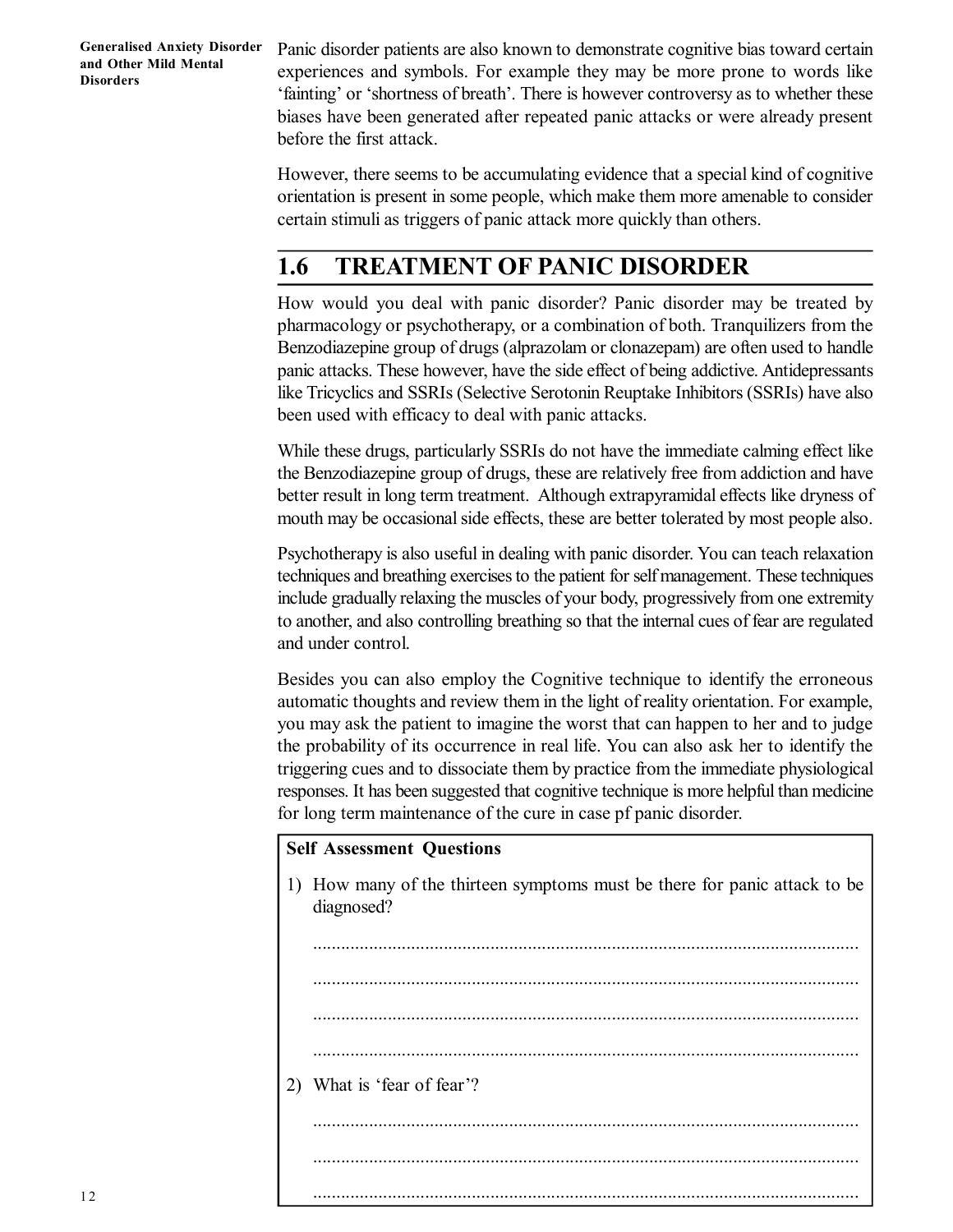$($ ).

- 3) What are the relative merits and demerits of Benzodiazepine and SSRI in treating panic disorder?
	- ..................................................................................................................... ..................................................................................................................... ..................................................................................................................... .....................................................................................................................
- 4) Write *True* (T) or *False* (F) beside the statement
	- a) A specific neurobiological mechanism has been specified for panic attacks
	- b) Panic attacks may be stimulated by internal cues ( ).
	- c) Panic disorder is prevalent in less than 1% of the population ( ).

## **1.7 PHOBIA: SYMPTOMS AND CLINICAL FEATURES**

The word 'Phobia' derives from the name of the Greek god 'Phobos' who used to frighten his enemies. A phobia is an intense and irrational fear of some object, living being or situation. Do you get notably disturbed if a cockroach flies around and falls on your body? Of course nobody would love to caress a cockroach, but some people get completely panicky at the thought of touching it. Depending upon how severe it is, this may be a phobic reaction.

DSM IV – TR specifies that to be diagnosed as suffering from phobic disorder, one must have a persistent and disproportionate fear of some specific object, social situation or crowded place that actually carries little danger. Exposure to the phobic stimulus almost invariably produces intense anxiety response. The patient usually knows that the fear is unreasonable, but she has no control on the reaction. The phobic situation is usually avoided, or if forced to endured, may be tolerated with great discomfort.

When forced to encounter the phobic stimulus, the reactions may be like panic attack, or a little less severe than it. The attention of the person facing the phobic object is directed completely toward it, the affect is intense fear and the behavioural reaction is escape. As soon as the person can escape from the presence of the phobic stimulus, the negative affect and accompanying physiological reactions subside. Thus the flight reaction is reinforced as it provided relief from tension.

According to DSM IV – TR, phobias can be of three types: Specific Phobia, Social Phobia and Agoraphobia. Specific phobias are the irrational fear of specific objects, animals or situations. Some typical examples are: fear of closed space or claustrophobia, fear of heights or acrophobia, fear of blood or haemophobia, fear of snake or Ophidiophobia, fear of spider or arachnophobia, fear of fire or pyrophobia and even fear of phobias or phobophobia. You can get a list of the phobias on internet by clicking *http://en.wikipedia.org/wiki/List\_of\_phobias*

The specific phobias can be divided in some subtypes like

animal type - cued by animals or insects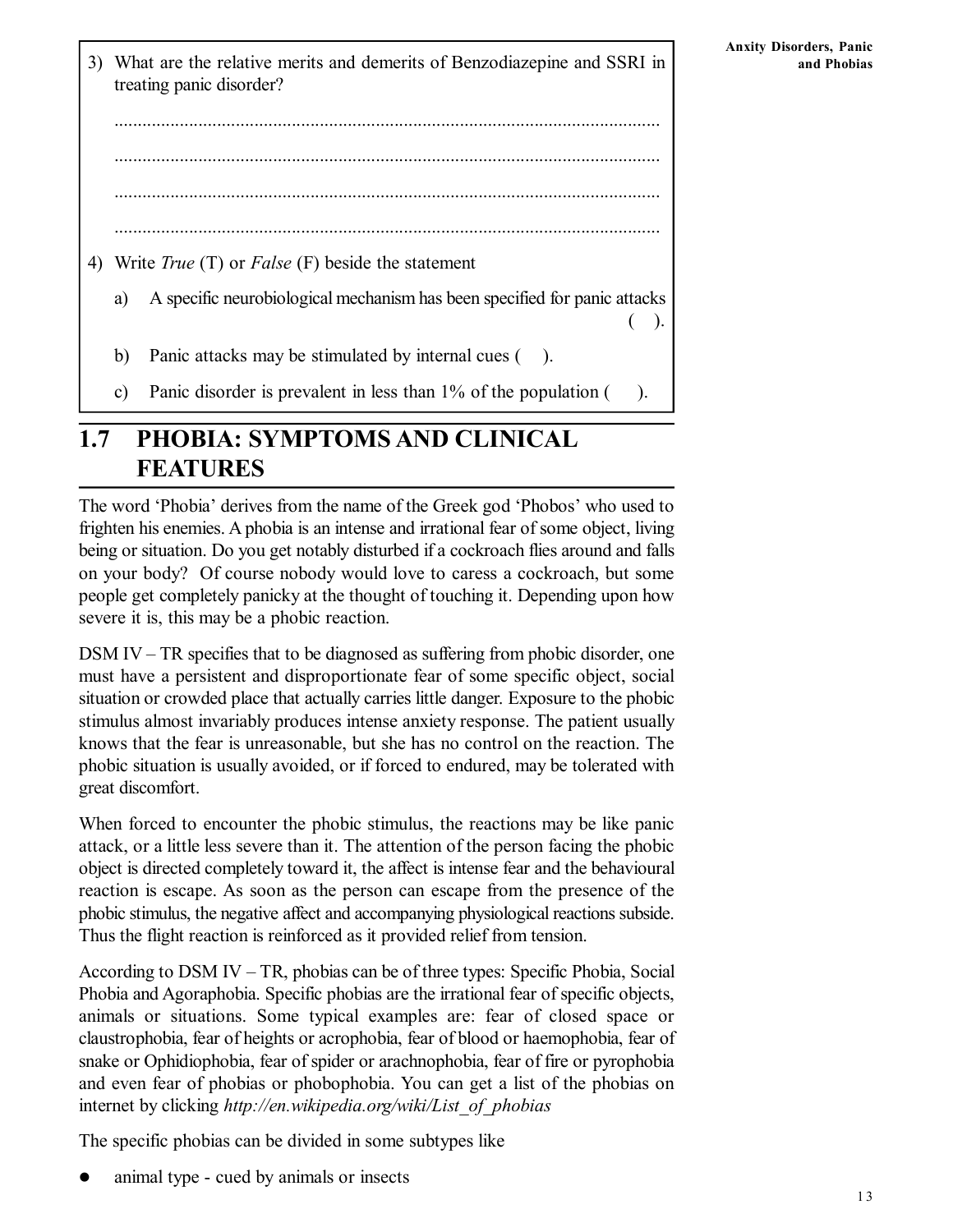- natural environment type cued by objects in the environment, such as storms, heights, or water
- blood-injection-injury type cued by witnessing some invasive medical procedure
- situational type cued by a specific situation, such as public transportation, tunnels, bridges, elevators, flying, driving, or enclosed spaces
- other type cued by other stimuli than the above, such as of choking, vomiting, or contracting an illness.

Social phobias, as you may guess from its name, are persistent irrational fear associated with presence of other people. Remember how we sometimes get tongue tied at the interview boards? Social phobia is an extreme form of this kind of discomfort. Often extreme feelings of shyness and self-consciousness build into a powerful fear, so that it becomes difficult to participate in everyday social situations. People with social phobia can usually interact easily with close and familiar persons. But meeting new people, talking in a group, or speaking in public can trigger the phobic reaction. Often situations where one might be evaluated become the phobic situation. All of us may have occasional social anxieties, especially under judgmental situation. But a person with diagnosable social phobia often becomes incapable of normal social interaction.

You have already read about Agoraphobia in connection with panic disorder. You know that it refers to the fear of public spaces where many people congregate. Agoraphobia without history of panic disorder has been given a special emphasis in DSM IV – TR. It develops slowly and insidiously from early adolescence or late childhood, and gradually becomes debilitating. If it is a part of the panic attack, it should be coded within Panic disorders. If it occurs as a source of anxiety and a strong urge to avoid, but does not constitute a palpable panic attack, it should be coded within Phobia.

#### **1.7.1 A Case Study of Specific Phobia**

Kalu, now about 24, comes from a lower class family of fishermen. They earn their livelihood by fishing in shallow backwater or rivulets streaming from big rivers. He had studied up to class IV in the local school, and then left it due to poverty. As a child, he used to accompany his father to the backwaters, especially where they cultivated prawns. Very occasionally crocodiles swim in from the big river with which the backwater may be connected, and there has been tales about crocodiles killing men around the village. Everybody had heard these tales, but since the appearance of crocodiles is quite rare, everybody works in knee deep water without much anxiety. From early adolescence onward, Kalu gradually became afraid of crocodiles, which then turned into specific phobia. He was unable to work in the water, because if he sees any shadow, even of underwater plants and fish, he suffers from uncontrollable fear. Since Kalu's family has no land to cultivate, and Kalu hardly has any other skill, not being able to work in water has practically made him a nonearning member of the poor family. Kalu understands that his fear is irrational, and never in his life time has he heard of a crocodile actually attacking a man in their locality. He understands that he is becoming a burden on his family; but he cannot overcome the intense fear. While he attributes the fear to the stories he had listened to in childhood, he knows that these are not enough to provoke such strong reactions.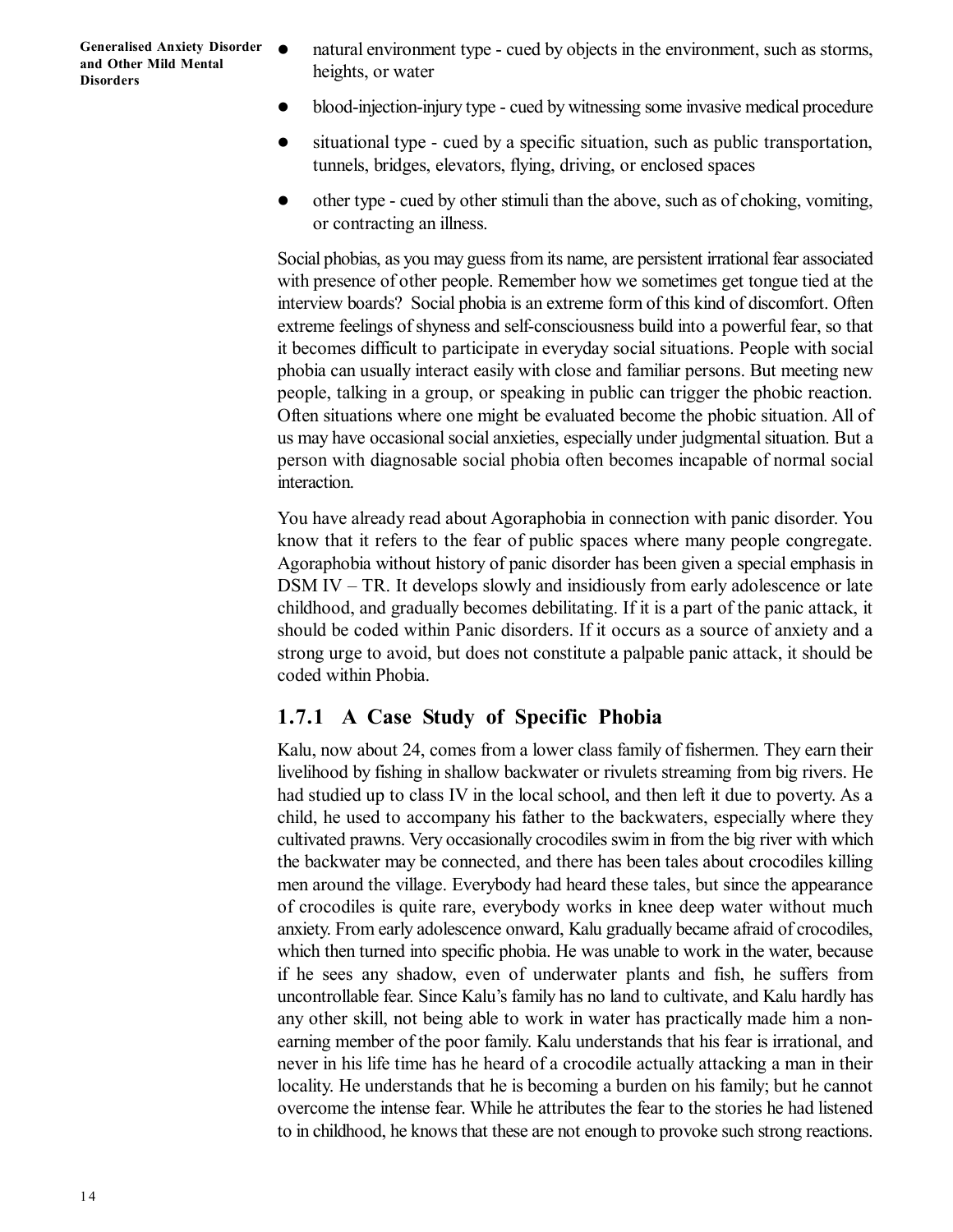## **1.8 EPIDEMIOLOGY OF PHOBIC DISORDER**

Not all phobias are of equal prevalence. Social phobias are more common than specific phobias. While specific phobias are estimated to be around 4.5%, the estimated prevalence of social phobia is around 11%. Phobias, like panic disorders, are more common in women than men.

### **1.9 AETIOLOGY OF PHOBIC DISORDER**

Like Panic disorder, you may understand the origin of phobias in terms of biological and psychological factors.

### **1.9.1 Biological Factors**

Biological factors are of less importance in phobias than in panic disorders. The genetic basis of phobias has been suggested by some studies, but it has not been well established.

At best the impact of genetic factors is modest. It has been suggested however, that temperament plays a significant role in developing phobia. Some children are temperamentally jumpy or easily aroused. This lability-stability dimension is a function of the predisposition of the autonomic activity. Those who are easily aroused may have greater chance of developing anxiety disorders in later life.

There have been some attempts to provide evolutionary biological explanation of phobic disorders. People are more likely to develop fear of snakes or heights than of books or cups. Thus there seems to be a 'preparedness' to consider some objects as more phobic than others. This preparedness has been retained by nature because the primates who identified these danger signals quickly had a survival advantage. However, for the normal person, the reality of the danger is judged, while for the phobic person the reaction is exaggerated.

### **1.9.2 Psychological Factors**

You may study the psychological factors as viewed from different theoretical approaches.

1) **Psychoanalytical theory:** You already know that psychoanalytical approach emphasises the role of unconscious needs and conflicts. Freud, in his description of fear of horses in little Hans proposed that phobias are the ego's way of dealing with childhood conflict. For example, Hans could not resolve his oedipal conflict properly and his fear of father was displaced onto horses. Other psychoanalytical models attribute phobias not to id drives, but to disastrous interpersonal experiences. The mistrust and generalised fear of environment seems to be displaced on the phobic object or situation. You may note that social phobia may be particularly well explained by this latter view.

The psychoanalytical model has been criticized by learning theorists as they state that many phobias develop as result of association with a fear eliciting object, and we need not go to the deeper id impulses for explaining them.

2) **Learning theories:** When you learnt about classical conditioning, you came across the experiments of Watson and Rayner, who conditioned little Albert to fear furry objects by associating a rat with a loud bang. The learning theory explanation of phobia takes this experiment on avoidance conditioning as the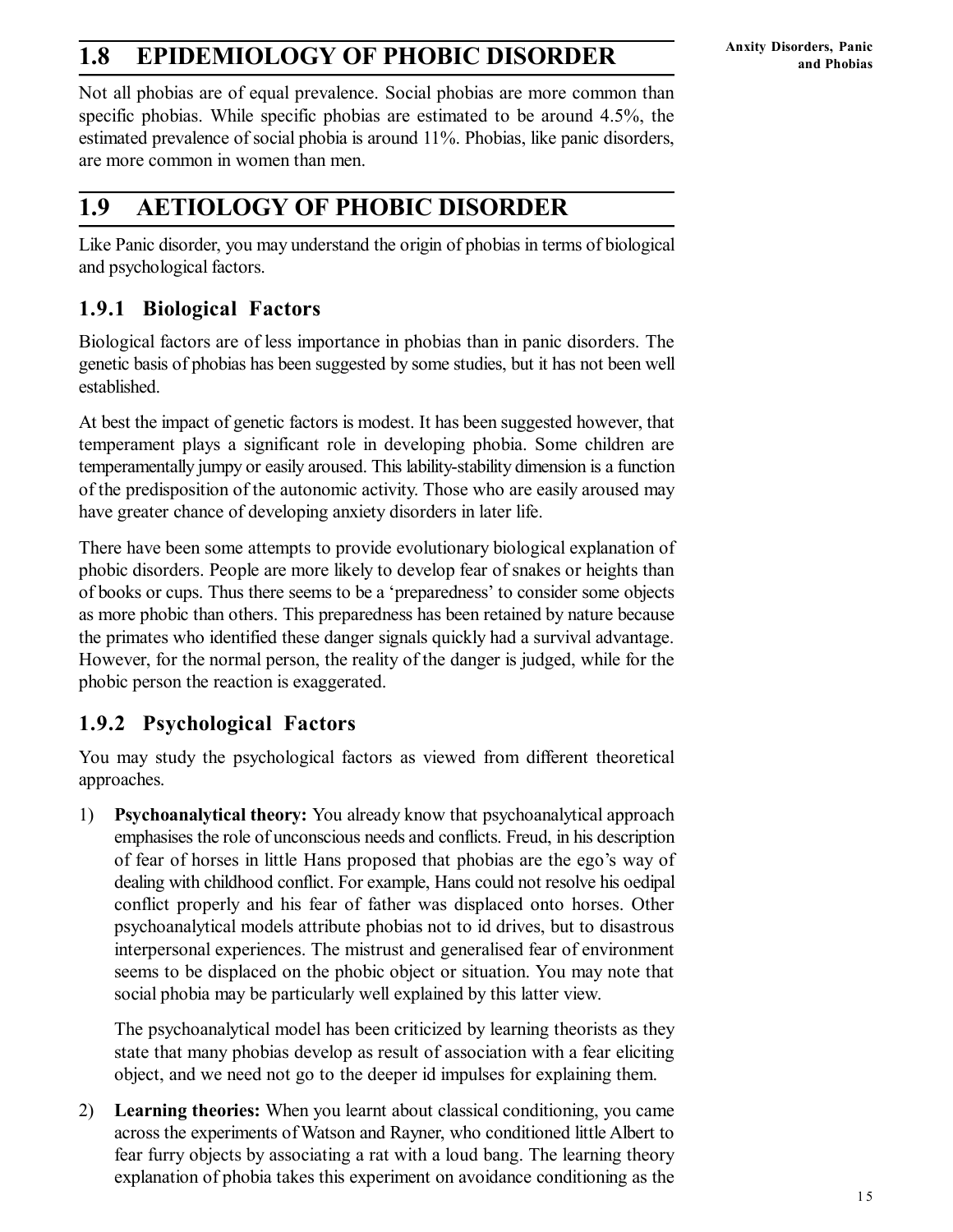model of phobic reactions. It is believed that phobia is the end result of a process of a neutral stimulus being turned into a phobic object due to unwarranted association in time with a feared object. Initially the association creates the fear of the neutral stimulus, and then escape or avoidance of the stimulus results in relaxation. This relaxation in turn acts as a reinforcer and maintains the phobia.

Another process emphasised within the learning approach is modeling of phobias. While learning about Bandura's social learning theory, you have come across the concept of vicarious learning. It refers to the fact that a child models behaviours, but also attitudes and emotions. If a child repeatedly sees her mother being afraid of something, the same would be observed in the child also. The modeling theory proposes that phobias are learnt via observational learning processes.

While learning theory justifies the origin of a number of phobias in some cases, not all phobias can be explained by this theory. Particularly, the role of preparedness that you have learnt earlier in connection with biological factors remains a significant issue. It may be stated that learning may play a role in phobia, but it cannot be the whole story.

3) **Cognitive theories:** Cognitive approach to phobias indicates a greater selective attention toward the phobic object. There is often an underlying core belief that negative things are going to happen. Particularly in case of social phobia, but also in other specific phobias, catastrophic outcomes are believed to be inevitable, thus distorting the reality for the person.

Cognitive theory also admits that the core belief may remain at a non-conscious level, thus making it difficult to modify. However, if the person is taught to look into her own erroneous assumptions and cognitive biases, the distortion in thought process may be identified. Figure Diagram explaining psychoanalytical, behavioural and cognitive explanation of phobia

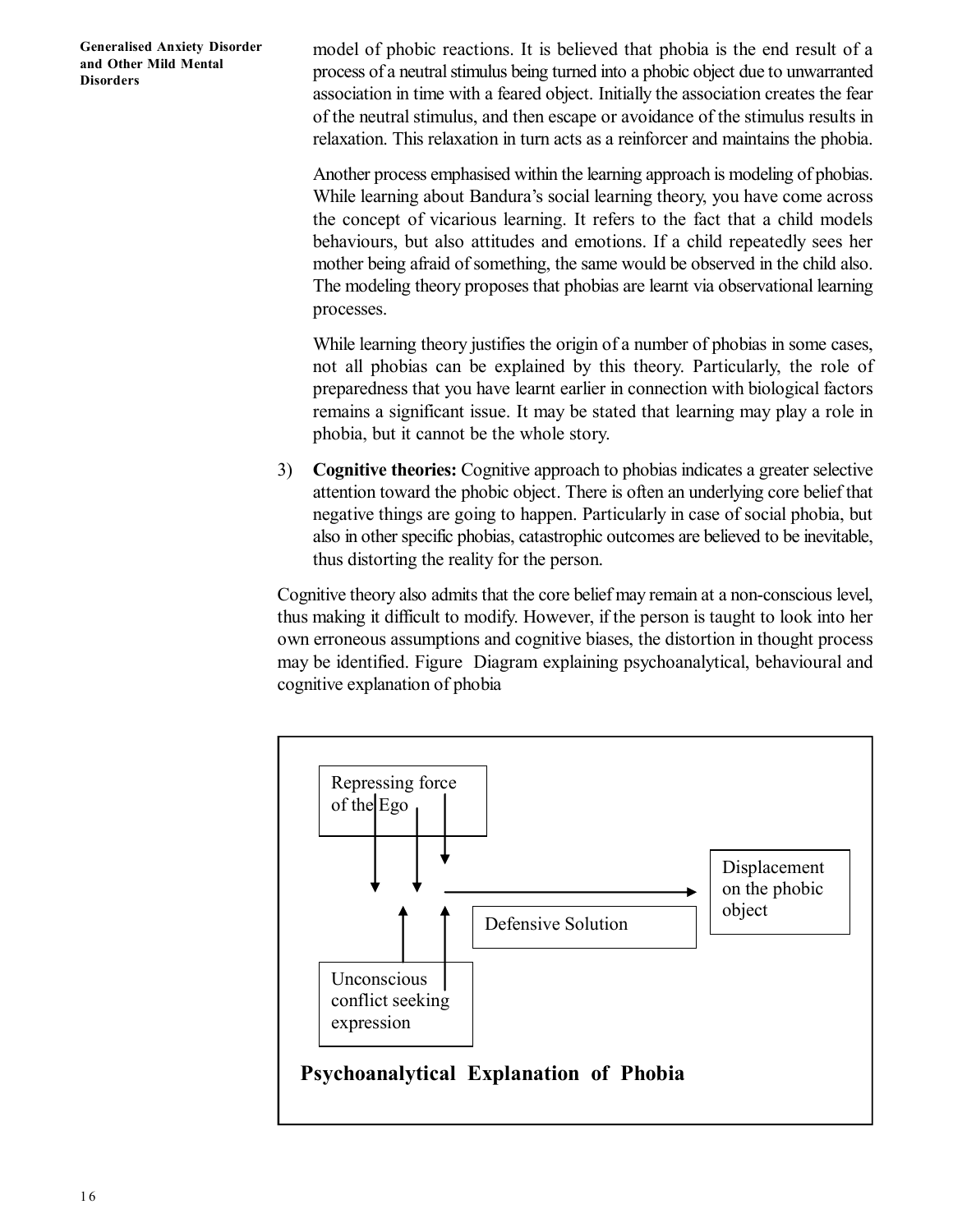



## **1.10 TREATMENT OF PHOBIC DISORDER**

As in case of panic disorder, anxiolytics and anti-depressants are used for treating phobic disorders, particularly social phobia. However, psychological treatments are of greater effectiveness. You can go for psychoanalytical, behavioural or cognitive therapies depending upon your orientation and specific case history.

*Psychoanalytical therapies* try to unearth repressed conflicts and deal with them at a mature level than by displacing them onto objects and situations.

Among the *behavioural approaches* to treatment, you can try systematic desensitisation, flooding and relaxation techniques.

*Systematic desensitisation* is a process of exposing the person to the phobic object in a graded way. Before starting systematic desensitisation, you need to teach your client the relaxation technique scientifically. Then you prepare 'hierarchies of anxiety', and design situations to expose her gradually from the lowest level of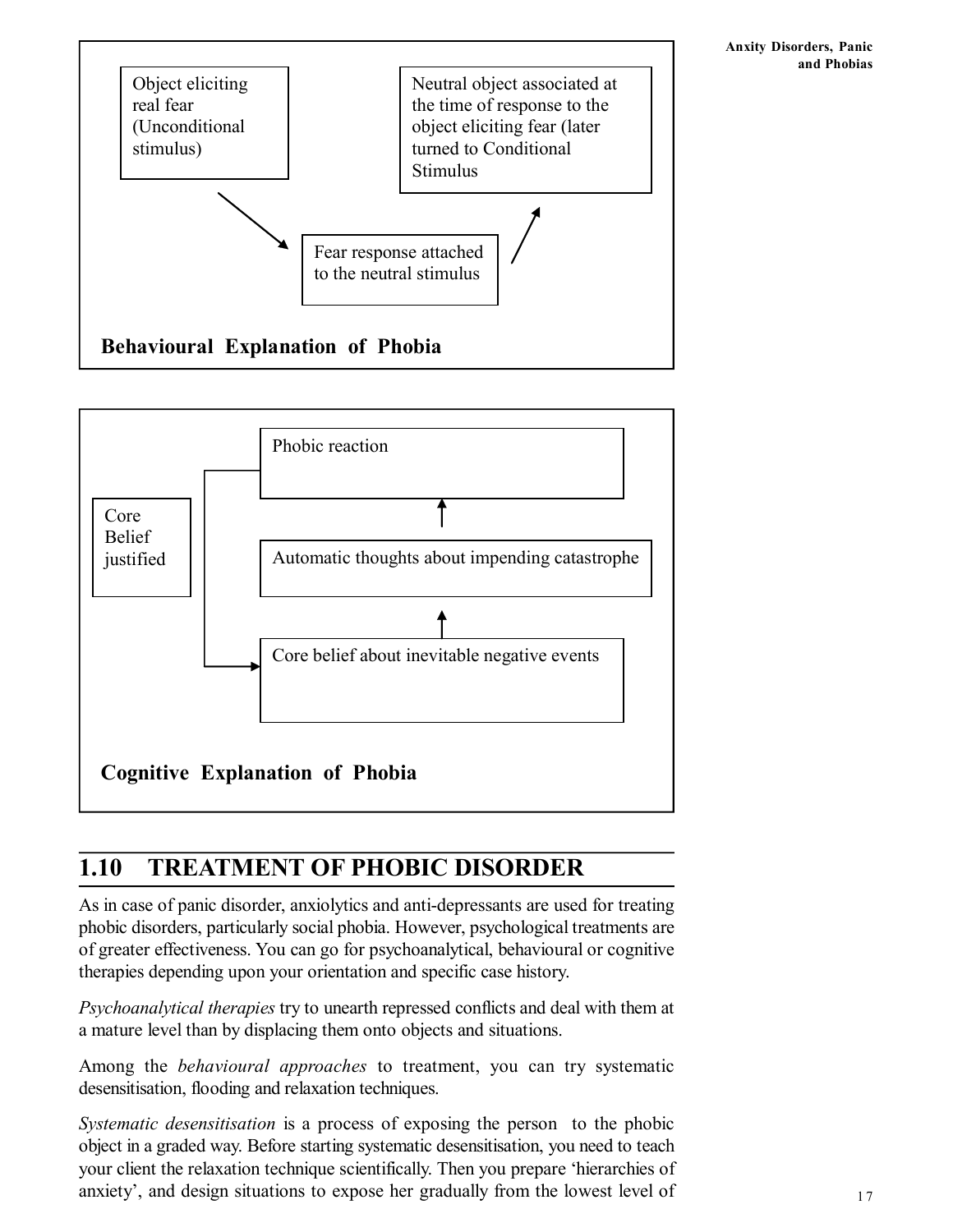anxiety to the highest. For example, if your client is afraid of snakes, you can first show her a cartoon picture of a snake, which would probably not elicit phobic responses in her. You ask her to relax in the presence of this picture, and she can very well do it. Next you show her a perfectly realistic photograph of a snake, and, let us say, she can relax even though she is a bit uncomfortable. Then you show her a 3D picture, and she is now disturbed. You continue working with her till she learns to relax in front of it. Then you show here a video – and so on. When finally she is ready to take her chance, you take her to a snake park and ask her to relax and enjoy.

*Flooding* is the opposite of graded exposure – here you expose your client straightaway to the feared situation or object and ask her to relax. This is also known as exposure therapy. Once she can mange the situation, she becomes confident of her control. Usually this is the technique rural people take for teaching swimming to young boys. They throw the protesting child in water with a cloth tightly wound around his waist. The child struggles and gasps in water, and at last through random movements float up. He may be rescued at any moment with the help of the cloth tied around his body. The same may be used with phobic people, but the risk is that some of them may be traumatized. So flooding needs to be done cautiously.

*Modelling* is another recommended technique. Seeing others in a group facing the situation without fear may help in trying to do the same.

The *cognitive approach* to treating specific phobic disorders has not been the best option of choice, since the person already knows the unreasonableness of her fear. Simply making her see the irrationality is of little help.

Exposure to the situation seems to be essential for reduction of specific phobia. However, cognitive behaviour therapy is useful in case of social phobia.

There are often automatic thoughts about self and others underlying social phobia.

Exploring such erroneous automatic thought and making the client approach it from a new perspective have been helpful in treating social phobia.

In fact, in real life therapeutic situation, you may go for a combination of therapies depending upon the specific need of the client.

| <b>Self Assessment Questions</b> |                                                           |  |  |  |  |
|----------------------------------|-----------------------------------------------------------|--|--|--|--|
|                                  | 1) How many types of phobias have been identified by DSM? |  |  |  |  |
|                                  |                                                           |  |  |  |  |
|                                  |                                                           |  |  |  |  |
|                                  |                                                           |  |  |  |  |
|                                  |                                                           |  |  |  |  |
| 2)                               | What are the subtypes of Specific phobia?                 |  |  |  |  |
|                                  |                                                           |  |  |  |  |
|                                  |                                                           |  |  |  |  |
|                                  |                                                           |  |  |  |  |
|                                  |                                                           |  |  |  |  |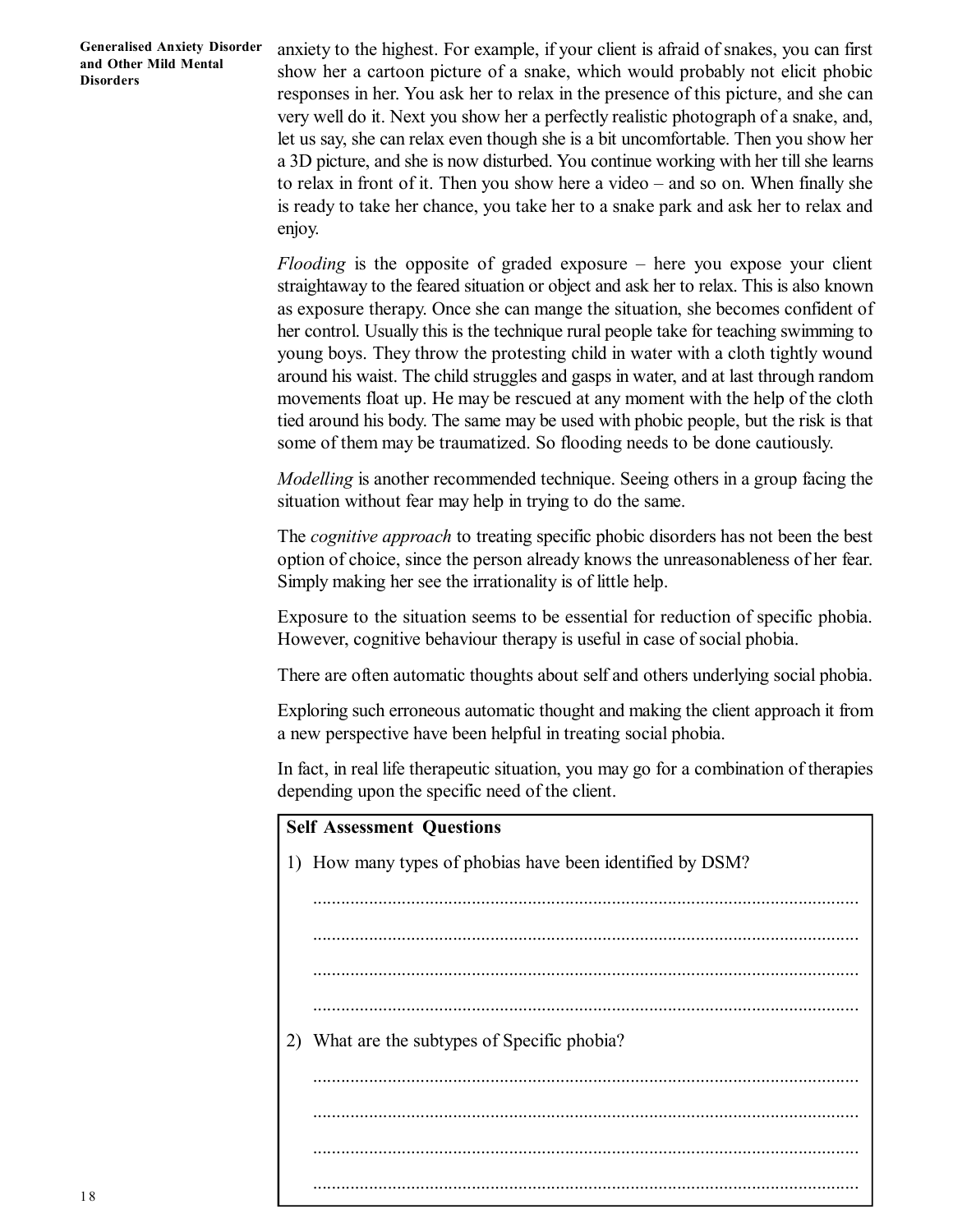3) What is liability-stability dimension? ..................................................................................................................... ..................................................................................................................... ..................................................................................................................... 4) Write *True* (T) or *False* (F) beside the statement a) The psychoanalytical model attributes phobias to unconscious conflict ( ). b) Specific phobia is more prevalent in population than social phobia (). c) Systematic desensitisation is used for treating phobic disorder ( ).

### **1.11 LET US SUM UP**

In this unit we have learnt that anxiety can be a common reaction to stress and we have to differentiate between normal and pathological anxiety. We have learnt the general nature of anxiety disorders and focussed specifically on Panic disorders and Phobias. Panic disorders can be with or without Agoraphobia. Phobias can be Specific phobia, Social phobia and Agoraphobia. We have learnt the symptoms and clinical features of the panic disorders and phobias. We have learnt about their aetiologies in terms of biological and psychological factors. We have also been acquainted with some of the treatment approaches to these disorders.

## **1.12 UNIT END QUESTIONS**

- 1) Distinguish between anxiety and fear.
- 2) Critically discuss the difference between normal and pathological anxiety.
- 3) Discuss the symptoms and clinical features of different kinds of Panic disorder with case examples.
- 4) State the prevalence rate of Panic disorder.
- 5) Discuss the aetiological factors of Panic disorder.
- 6) Discuss the treatment options of Panic disorder.
- 7) Discuss the symptoms and clinical features of different kinds of Phobias with case examples.
- 8) State the prevalence rate of different categories of Phobias.
- 9) Compare the relative prevalence of Panic disorder and Phobia.
- 10) Discuss the aetiological factors of Phobias.
- 11) Discuss the treatment options of Specific Phobia.
- 12) Discuss the treatment options of Social Phobia.